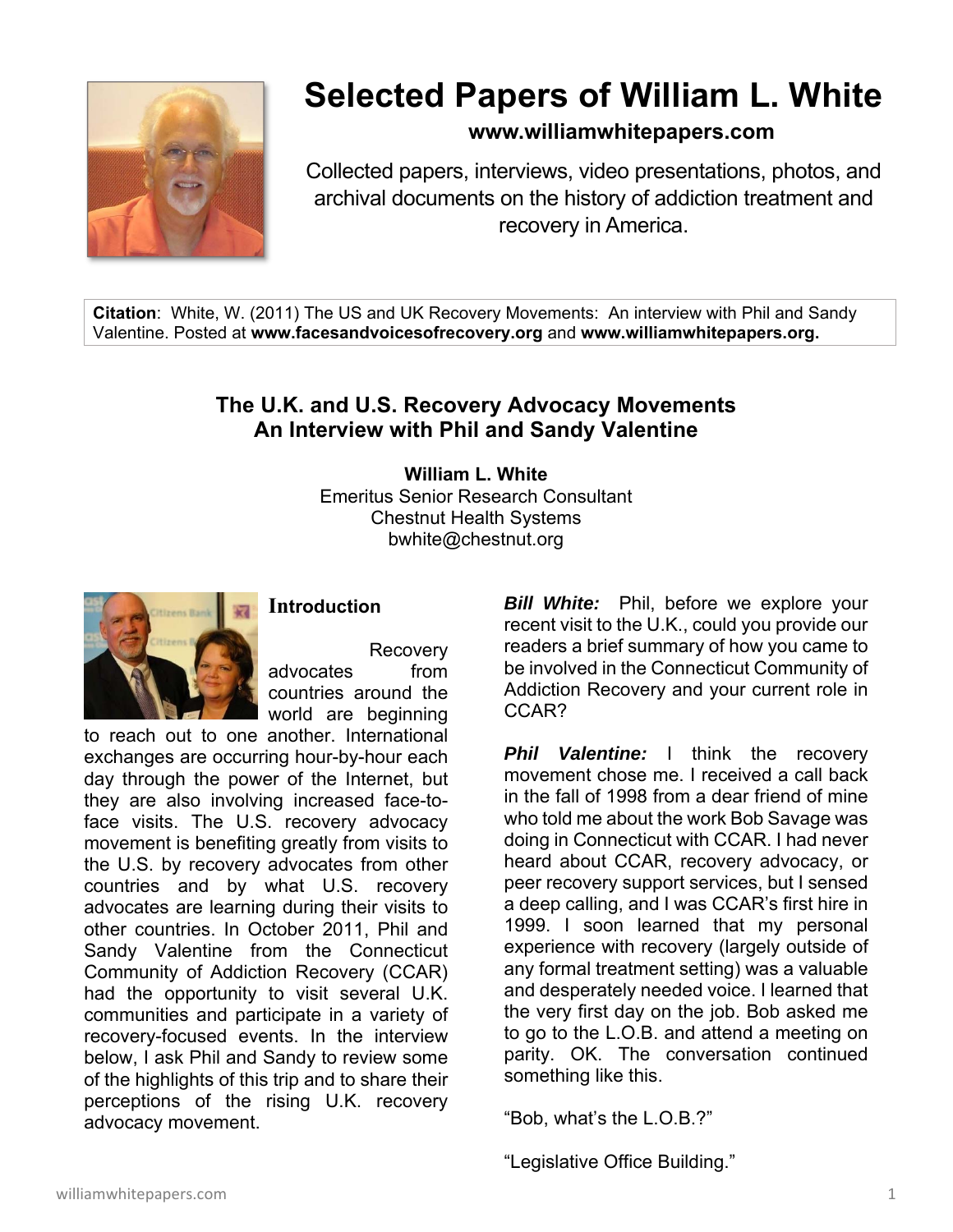"Oh…where's that?"

"Next to the Capitol."

"Oh…I know where that is. Ummm…what's parity?"

"Ensuring that insurance carriers pay for mental health and addiction issues like any other health condition."

#### "Oh, OK."

 I found my way to the meeting room and felt intimidated. The conversation got around to recovery support services, and they asked me about it. I said, "Um, I know that in my program of recovery, we are asked to go to ninety meetings in ninety days." I looked around, and these folks were all scribbling notes down hurriedly. They asked many questions; one I remember. "Can you go to three meetings in one day and then skip two days?" "Um, no—that's not how it works really…" From that day on, I knew I had a voice that needed to be heard.

 I now serve as CCAR's Executive Director and have been in this role since 2004.

*Bill White:* Well, like the rest of our friends on this side of the pond, I want to know, "How was your trip to the U.K.?"

*Phil Valentine:* Hard to answer simply. Life changing. Transformative. Enlightening. Discouraging. Shocking. Different.

 A little time has passed and allowed me a chance to reflect. Mostly, I am grateful, and I am in awe of the power of recovery and how God moves through recovery and my life. It was just a year ago I was finishing up treatment for stage four cancer of the tongue. That was a pretty rough time. After walking through that valley, I can see that God wasn't quite done with me yet, that He has a purpose for my life. That became obvious on this trip.

 The itinerary I received ahead of time listed some locations and a person or two I was to meet with. I knew I was speaking at a

large recovery conference at the end of our stay. I had no idea that I would speak in front of good crowds six other times. I was able to share with more than 1,000 people at seven different venues in just four days. I talked about my personal journey of recovery, about the recovery movement's success in putting a face on recovery (mentioning Faces & Voices of Recovery), about why it's so important to a system of care to have the recovery community involved, and finally how recovery support services were developed using examples from CCAR.

**Bill White:** Could you walk us through your itinerary and what you experienced while there?

**Phil Valentine:** My wife Sandy and I arrived Saturday, October 1, at about 8:30 am. After an all-night flight, and more than a little groggy, we met Carl Cundall from Sheffield Alcohol Services. He dropped us off at our hotel and then escorted us to Old Trafford where my favorite team in the world plays football (soccer to us). We sat in the sold-out stands and saw Manchester United beat Norwich City 2-0 on a couple late goals. I still wonder if that was a dream; I have never experienced anything close to that enthusiasm.

 On Sunday, Sandy and I managed to get on the train to London. We immediately hopped on a double-decker sightseeing bus and toured the city. Saw a lot of it—Big Ben, Westminster Abbey, the London Eye, Buckingham Palace, Harrod's, etc. We had a wonderful dinner in a local pub: ever try to order a non-alcoholic drink in a London pub?

 On Monday, the whistle-stop tour started. As I said earlier, I was not prepared for all these "big" speaking engagements. Maybe it was better this way. Good thing I have grown fairly flexible—that way I don't get bent out of shape. I spoke in Salford about CCAR to mostly treatment providers. We were in a large cathedral in a side training room. Then we went to a recovery community center where I said a few words, cut the "red tape," and watched a skit from "service users," very powerful. A woman wrote the skit in the form of a poem. That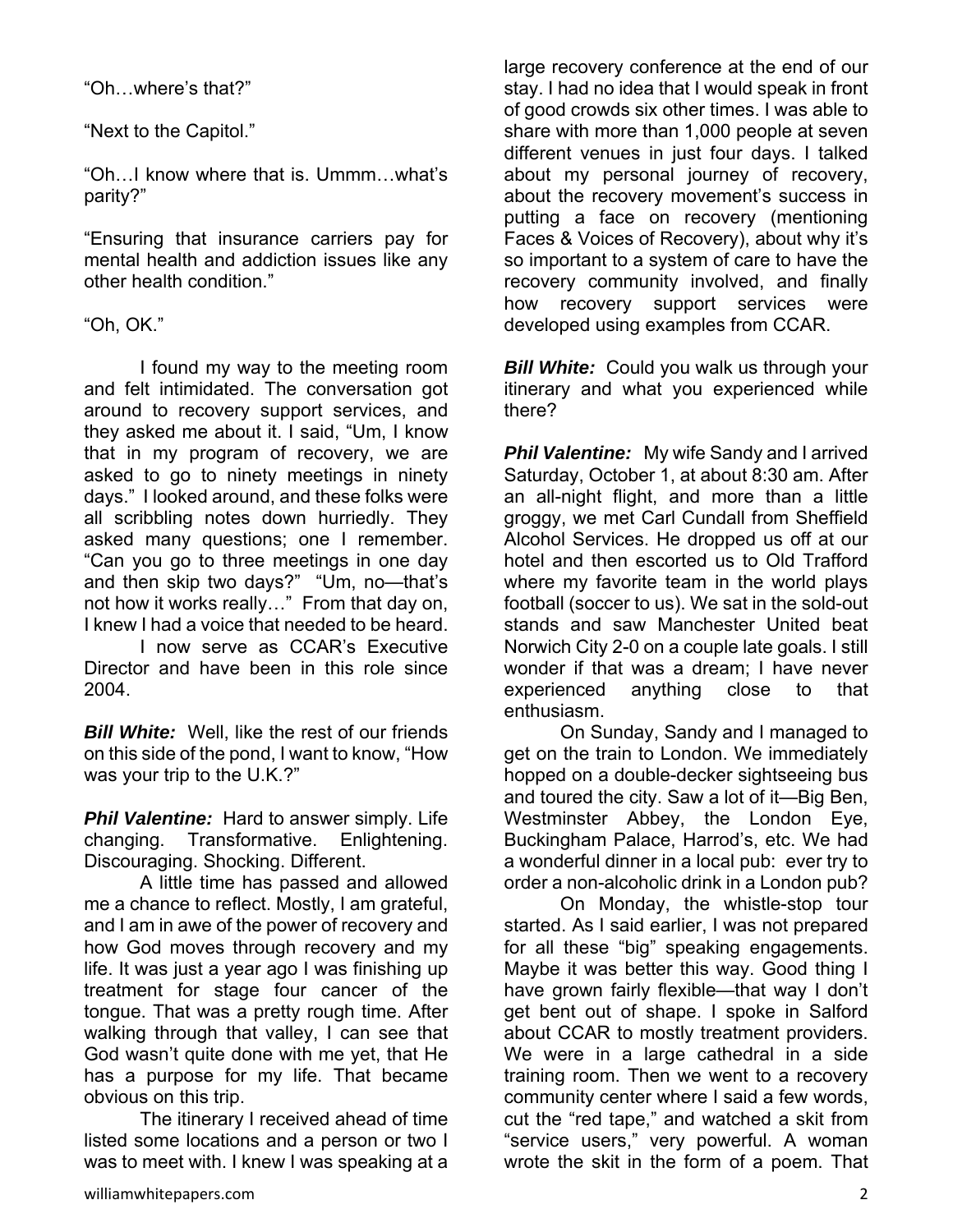evening, we traveled to Blackburn with Mark Gilman, where I spoke in the Blackburn Cathedral to about 200 people, a lot of them identified as being in personal recovery. The Raucous Caucus Recovery Chorus also sang. I hope I don't forget the image of the red-haired mom leading the chorus with her young toddler girl strapped on her back. The little girl also helped direct—adorable!

 On Tuesday, October 4, I spoke at Phoenix Futures in Manchester. These were mostly "service users" (people in recovery), and the reception was warm and the response fantastic. I heard a couple stories of people in recovery, one young man who had spent a lot of time in prison and had now turned his life around. Another woman had spent twenty years on methadone and had recently moved to abstinence. Her advice was to never start on methadone. This emerged as a common theme: individuals more or less trapped by the methadone maintenance system in the U.K. One incredibly supportive woman who funds the program said she would like to send some folks to our Recovery Walks! I have since heard from her, and we are working out the details.

 Afterwards, Mark and I picked up Sandy and drove to Halifax. We stopped at a roadside inn and had English fish and chips—the best I ever ate! We ended up at Shay Stadium in Halifax where I presented in a room overlooking the football pitch. Reception was more "restrained."

On Wednesday, October 5, I had to get up early for a train for the three-hour ride to Newcastle; the venue where I spoke had the Newcastle football grounds right out the window. After the presentation, we went over to the Newcastle recovery community center twinned after Hartford's. People wept and were overcome by emotion when I stepped in, as was I. This place is on the corner of a main street through town and a bridge across the river. Newcastle has seven bridges. The center is in the middle of many bars. What you notice is the feeling inside: recovery lives there. The hope and healing are palpable. Spirituality thrives. During the ceremony, I was asked to share and found myself reflecting on my personal path of recovery, how God has been so good to me. They showed me the room where they will begin telephone recovery support (modeled after CCAR) on October 17th.

I think it's important to note here that sometimes we think that what we do has no effect; we become discouraged at the struggle. I know this has happened to me. Then once in a while, you have an opportunity to look beyond the immediate crisis or over the mountain of tasks you have in front of you, and you get a glimpse of the bigger picture. You see ripple effects of how the recovery movement is transforming lives and communities. I saw this in Newcastle. What we are doing here in the U.S. is having a dramatic effect in other places.

 On Thursday, October 6, the day of the big Sheffield Conference, our day started with Sandy answering the phone, saying thank you to the front desk for the early wake up call. What she had unknowingly done was hang up on the BBC, who was calling for a radio interview. The reporter called back, and I did the interview. We took the train to Sheffield, and I was the leadoff hitter (speaker) in a packed movie theater. I was followed by Carl Cundall (his first time doing something like this) and then Mark Gilman. This was a big crowd, well received. In the afternoon, I sat on a panel, and the discussion centered around "can treatment do recovery?" Interesting question, don't you think?

*Bill White:* How do you feel today about what your visit meant to those who heard your presentations?

**Phil Valentine:** Bill, it's hard for me to measure the impact. You and I have had this conversation—some people find this hard to believe, but I'm an introvert. So, before I speak I get nervous, but settle in quickly. Then when I'm done, I have a tough time recalling exactly what I said. Audience responses were generally enthusiastic, and I learned the most from the people I talked with afterward. So, from what I could see and from what people told me, I was somewhat surprised by the impact. Many people were very appreciative that spirituality wove its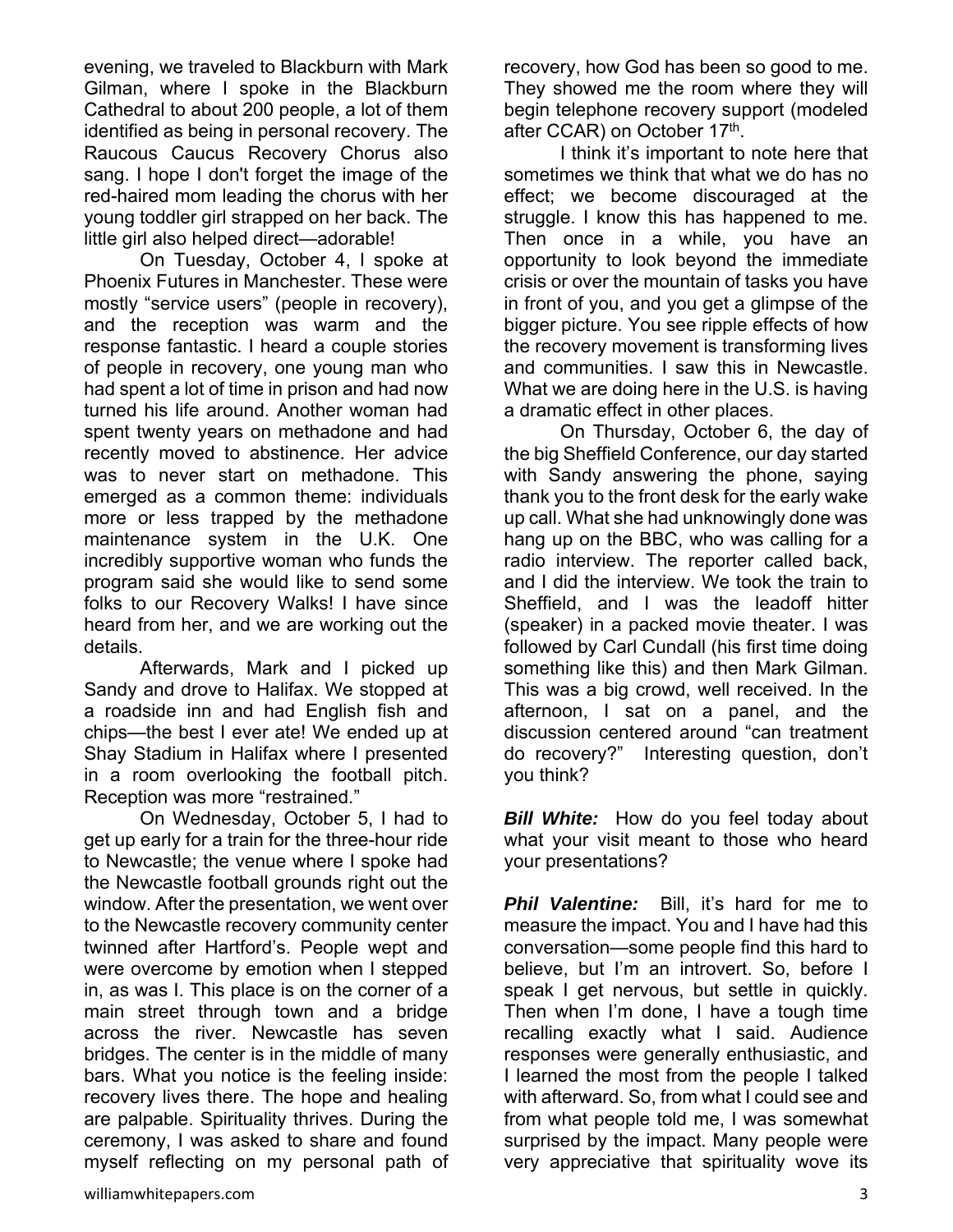way through my presentation. It seemed that in some ways, having a man publicly declaring his recovery, speaking of no longer being ashamed and moving out of the darkness and into the light was groundbreaking territory. People seemed to wonder about this notion of "putting a face on recovery." They were asking a lot of questions; they were exploring the notion. They liked the idea of peer recovery support services.

 I think, too, that I am a pretty optimistic person. I have a lot of hope. I like to encourage people when I speak. That's a pure recovery message—if I can do it, so can you. If we can do it, so can you.

 I have between 75-100 new Facebook friends, all from the U.K. Facebook has really helped me stay connected with my new friends. I've received several email notes from people who heard me speak. I am still processing all these requests, so I ask for patience from across the pond.

*Bill White:* What impression did you get on the state and status of recovery mutual aid groups in the U.K.?

**Phil Valentine:** In June 2011, a dear friend and colleague, Wynford Ellis Owen, invited me to Wales, and I attended an AA meeting. It was just like AA in America: same warmth, acceptance, and hope. However, there are far fewer meetings in the U.K. than the U.S. From what people in recovery told me on this visit, NA seems to be growing more rapidly than AA even though alcoholism still remains the biggest problem in the U.K. SMART Recovery seems to be gaining traction, especially with the provider community. Personally, I believe this is because of the focus on Cognitive Behavioral Therapy (CBT). Since the U.K. is a much more secular nation than the U.S., SMART may be more attractive than 12-Step because it does not incorporate spirituality into the program specifically.

*Bill White:* What was the attitude in the U.K. toward public disclosure of recovery?

*Phil Valentine:* Where recovery is concerned, anonymity and stigma still reign. People in recovery have worked in the treatment system for years, and their colleagues and co-workers (never mind the "service users") don't know they are in recovery. Personal recovery seems to be a taboo subject. And countrywide denial, particularly with alcoholism, prevails.

 I also found that people in long-term recovery are reluctant to be open about it. After I spoke in Newcastle, three different fellas came up to me and whispered that they all had similar amounts of recovery as me, but no one knew about it outside of their fellowship (AA). They all worked in the treatment field and were certain that management would disapprove to the point where their jobs would be in jeopardy. Another man told me that he had a girlfriend for ten years before he told her about his past of multi-drug misuse (his words, not mine). I asked him about her response. She was "OK with the drug use, but really cheesed off why it took me ten years to tell her."

*Bill White:* There is much talk about a rising U.K. recovery movement. What evidence did you see of this movement during your trip?

**Phil Valentine:** There are many growing hotspots of recovery. Mark Gilman likes to say that recovery is gaining traction. I believe he is right. I talked to dozens of people in recovery, all of them interested in organizing the recovery community, all of them interested in system change. They have a familiar gleam in their eyes and fire in their speech that we experience here in the U.S. Maybe part of what this whistle-stop tour accomplished was "giving permission" for people who are called to the vanguard to step forth, to be visible and vocal about their recovery.

*Bill White:* Do you feel recovery has reached a contagious stage in the U.K.?

**Phil Valentine:** David Powell uses a line that I love—transformed people transform people. I saw a lot of transformed people in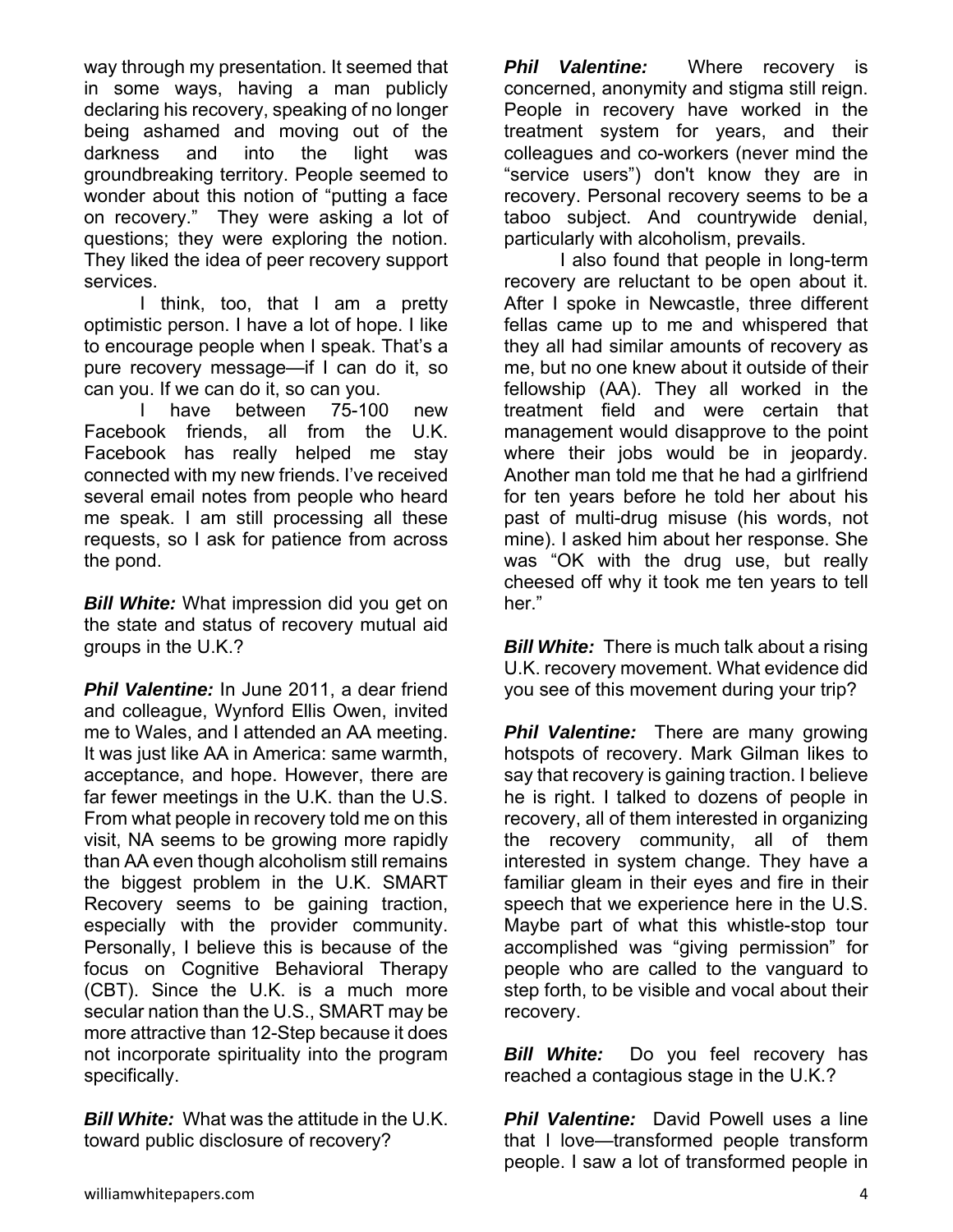the U.K. and just like here, their recovery is contagious. Wired In, the U.K.-born online community, has a large and growing following. Their tagline is "recovery is contagious." I like that a lot too. What remains to be seen is whether the recovery community can effectively organize themselves. I also believe that there is a much greater stigma in the U.K. than here. The recovery contagion will need to overcome this resistance. I believe it is happening right now. Recovery is spreading.

*Bill White:* Could you provide examples of some things you shared during your U.K. talks that seemed to strike a very strong emotional chord among those present?

**Phil Valentine:** I repeated a line I heard you say—that we have to stop kicking people out of treatment for confirming their diagnosis. I saw some people wince at that and others nod their heads.

 When I talk about shame, and no longer being ashamed about my recovery, people always respond.

 While in the U.K., I had a new piece find its way into my talk. In the U.S., we have a Native American organization, White Bison, that has been a leader in the recovery community for many, many years. They developed a program concerning relapse that we can all learn from. If we truly believe that recovery is a battle against addiction, then we who are in recovery are warriors, aren't we? White Bison believes that when a person relapses, the ideal response is summarized beautifully and powerfully in two words—Warrior Down. We don't leave a warrior lying on the battlefield wounded, do we? No, we go back and get them. That is a completely different perspective then saying, "oh, it was his fault" or "she just wasn't ready" isn't it? When I talked about this, my eyes would get moist and my voice would crack, and I'd see people with tears running down their cheeks.

*Bill White:* What impression did you form of the state of addiction treatment in the U.K.?

*Phil Valentine:* Treatment, which is predominantly methadone maintenance, has a tendency to hold on to their service users. They seem to be more interested in keeping them medicated and out of prison than pursuing recovery. Treatment works primarily from a public safety perspective. I heard several people refer to methadone maintenance as a form of social control. There are hardly any options for people with an alcohol problem.

**Bill White:** Did you see evidence of efforts underway to increase the recovery orientation of all addiction treatment in the U.K.?

**Phil Valentine:** Yes. I was heartened to see recovery community centers opened—three that I saw. Many, many providers attended all the conferences where I spoke, and they showed a lot of interest. I think there is an undercurrent of understanding that the system they have could work a lot better. One of the most viable options financially, ethically, and practically is a recoveryoriented system of care. Mark Gilman thought that if I had come over just two years ago with the same message that it would not have been nearly as well received. I know that you and Roland Lamb have visited the U.K. in recent years, and this year, John Shinholser and Carol McDaid visited Wales too, so a lot of us recovery advocates have been sharing our experience, strength, and hope. I believe they are beginning to shift in their attitudes and approaches.

*Bill White:* Were there ideas you brought back from the U.K. that could be of great benefit to the U.S. recovery advocacy movement?

*Phil Valentine:* Even though we have a long way to go, we're doing pretty well here in America. What I mean by that is we have a thriving recovery culture here. If you want to immerse yourself in clean, sober living, we have a lot of options. In the U.K., it seems like everyone drinks. Drinking is what they do. Recovery from alcoholism is just taking hold. We have a long history of recovery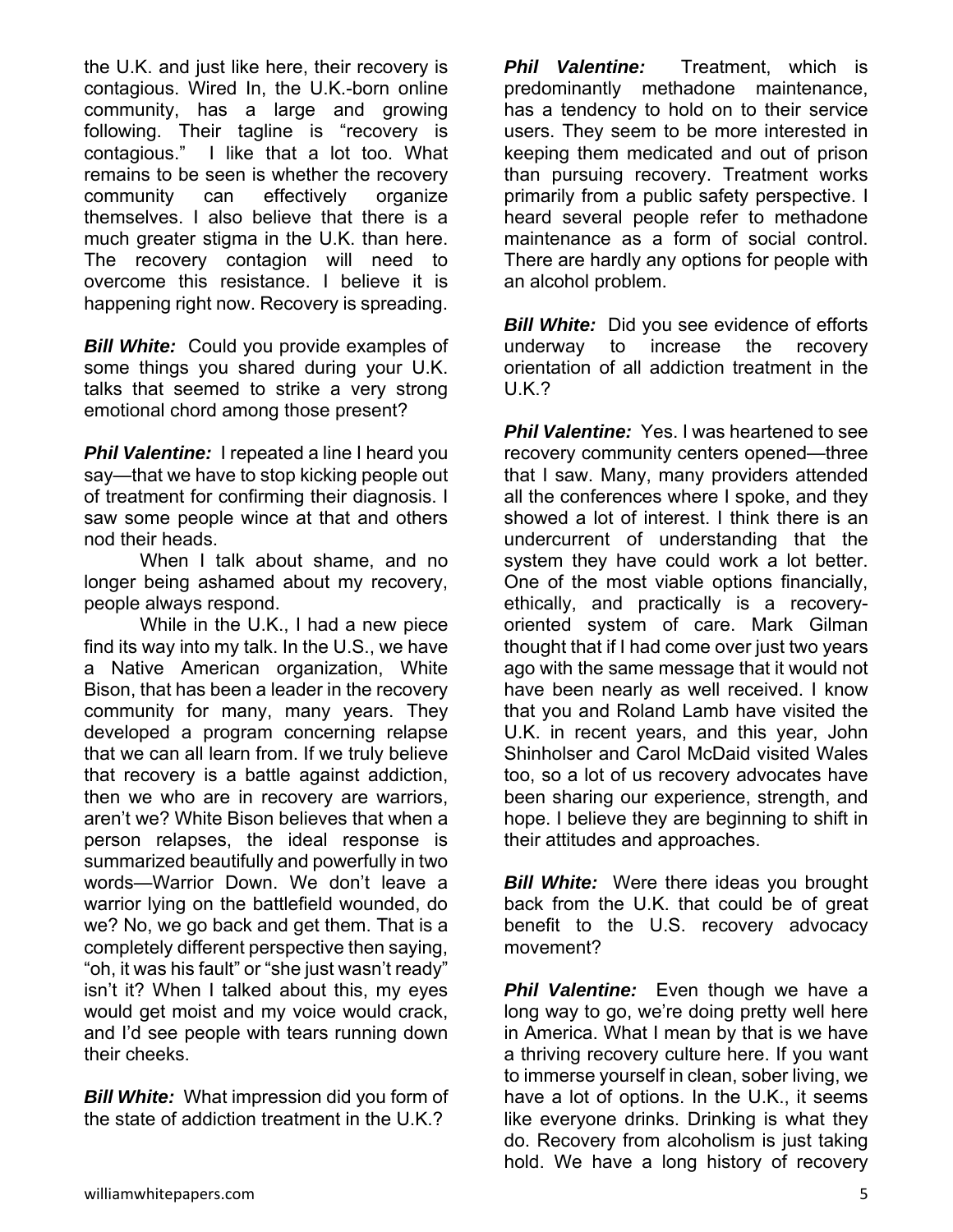here in America. For example, in the capital city of Cardiff, I went to an AA meeting. Nothing extraordinary about that, except the choices were extremely limited. In my little town of Manchester, CT (population 57,000), there are many more 12-Step meetings than in the city of Manchester, England (metropolitan district population of 2.6 million).

 I was struck by the level of denial. In many ways, it seems like the people in the U.K. simply accept alcoholism and all its consequences. They don't acknowledge the devastating impact. We have a lot to work with here in the U.S., and for that I am grateful.

Here are some other random observations that probably won't have a profound impact on anyone…

- While eating, the English use two utensils together (knife and fork). We are taught to use just the fork or spoon—one at a time.
- When you stand in the U.K., the history seeps into your being straight from the soil. It crept into my bones, my soul, my life. I wanted to "put down my roots" there.
- In the U.S., you can't find many castles.
- I'm kinda proud of the way I STRETCHed. I was often outside my comfort zone. And each time I stepped outside of it, I was richly rewarded. There's a lesson there.
- Even though there isn't as much AA, it is the same in England as the U.S. That was comforting. I was welcomed warmly.
- The countryside and coastline are spectacular. Just beautiful. I can't imagine anyone seeing that and thinking there is no God.
- I saw a great road sign on the M4 (the main highway): "**Free Recovery, Await Rescue."**
- Not sure why they eat beans and french fries (chips) with breakfast. I kinda liked it though. As for blood pudding, not so sure.
- And I really like the way they converse by ending a statement with a question. It's a lot more friendly, isn't it?
- The drinking of alcohol is deeply rooted within this culture. Can they even imagine a world without it?
- People are very friendly, polite. It seems, however, they have built a lot of walls. A persistent negativity seems to flow just below the surface. They seem to have a hard time supporting one another, in seeing someone else succeed. I heard it called the "Tall Poppy Syndrome." Instead of growing the rest of the poppies in a field to match the tallest one, they just cut down the tallest one so the others don't look so inferior.
- Is there such a thing as a nationwide culture of resentment?

#### **Sandra Valentine Joins the Interview**

**Bill White:** Sandy, could you introduce yourself to our readers?

*Sandy Valentine:* I am Sandy Valentine, in recovery from alcoholism since September 1991. I am Phil Valentine's wife; Joshua, Samantha, Matthew, and Mary's Mom; and a 26-year employee of a large financial services company.

*Bill White:* What was it like to attend the recovery conferences in the U.K.?

*Sandy Valentine:* It was a lifelong dream of mine to visit the U.K. When Phil asked me to join him for the trip (or maybe it was that I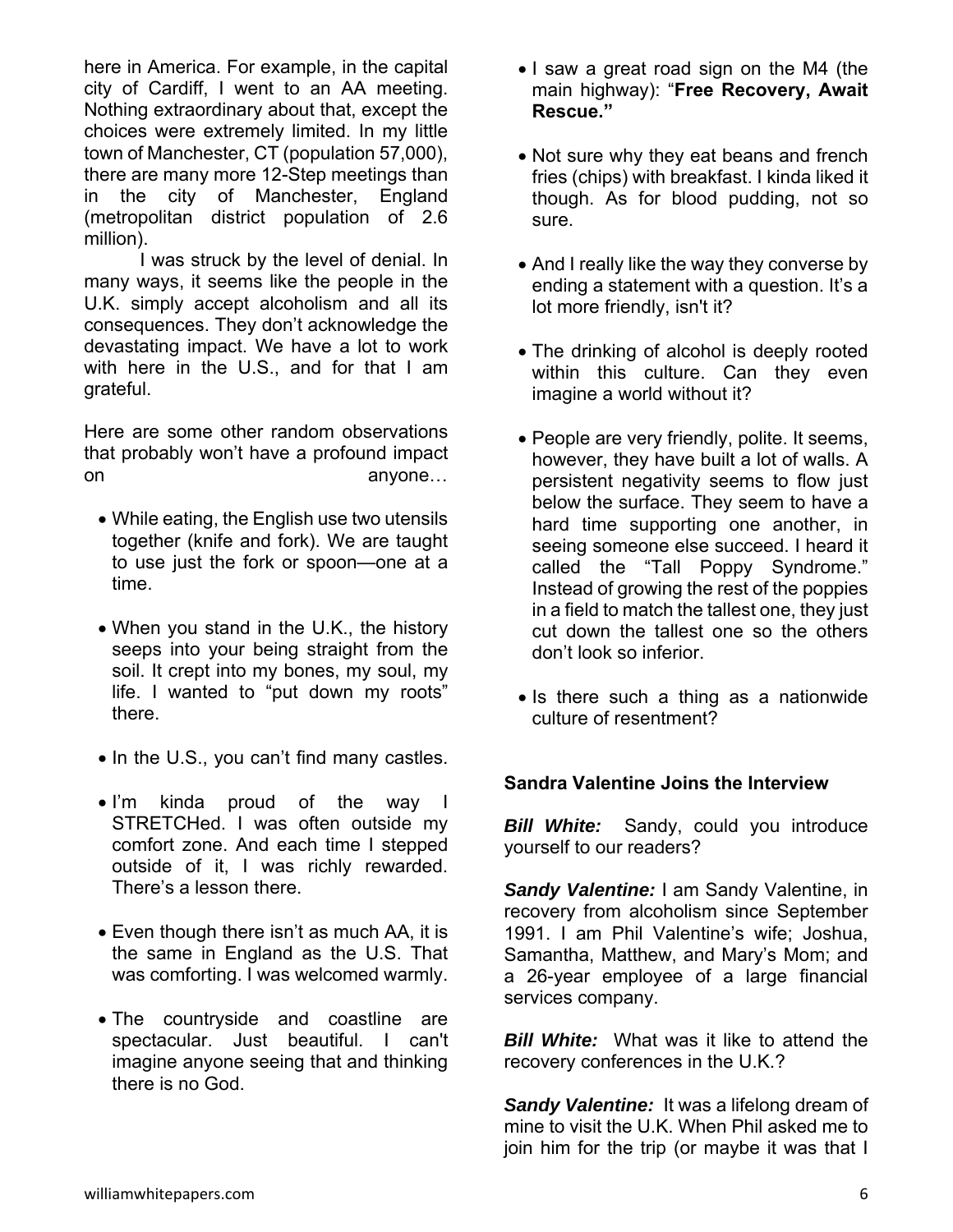begged to go), I only thought about seeing Buckingham Palace, Westminster Abbey, and those darling red phone booths. I'm so glad that God is a much better planner than I. Within minutes of arriving in the U.K., we were greeted by recovery advocate Carl Cundall. By the end of a day with Carl seeing a bit of Manchester and attending a Man U game—I had what I hope to be a lifelong friend. We always talk in recovery about how "geographical cures" don't really work. I think the real lesson is the geographical cure that does work in recovery is the ability to go anywhere in the world and have an instant connection with another person in recovery. I felt that way with Carl, and then each day as I met someone else.

 So, I did see Buckingham Palace, Westminster Abbey, and the cute phone booths. But the greatest attraction I saw in the U.K. was the light in people's eyes as they shared their passion for bringing recovery to those still sick and suffering.

*Bill White:* From what you saw, are women well-represented among the members and leaders of the U.K. recovery movement?

*Sandy Valentine:* I met some wonderful women leading a variety of recovery service organizations. As we all know, addiction does not discriminate, and I think that carries forth to those leading the recovery movement.

*Bill White:* Could you share a story of something that deeply touched you during your visits with U.K. recovery advocates?

*Sandy Valentine:* Phil has built a wonderful reputation for his work in the recovery movement. I am always thrilled to see people enjoy his message and to see the entire CCAR staff touch so many lives. Personally, when we began growing our family 17 years ago, I began to remove myself from the 12-step community with each child that came. Not enough time, and sponsoring new people often brought some "messiness" that I didn't always want young children to be around. My recovery program became more about being part of a faith community and continuous Bible study. So, the first time I heard Phil in the U.K., I smiled and nodded in encouragement, as I felt I had heard it all before in some form. The second time I heard him speak, I started thinking about CCAR's vision and mission and how fruitful it has been. The third time I heard him speak, at the SASS conference, I could barely keep from bawling. Here was my beloved spouse, encouraging people to continue the work they were doing, and I had not been more than a casual participant. My protocol was to respond to people who needed help in some way for their own or a loved one's addiction and then to hand them off to Phil and the beautiful volunteers at CCAR. I kept myself away from the heartbreak of people slipping, problems that I could not resolve for them, and the usual types of crises addiction provides. So, my epiphany came in an auditorium in Sheffield, and now I'm opening my mind and heart to what God may be calling me to in the future.

*Bill White:* Sandy and Phil, thank you for your willingness to share your recent experiences in the U.K. and thank you for all that you do for and with people in recovery.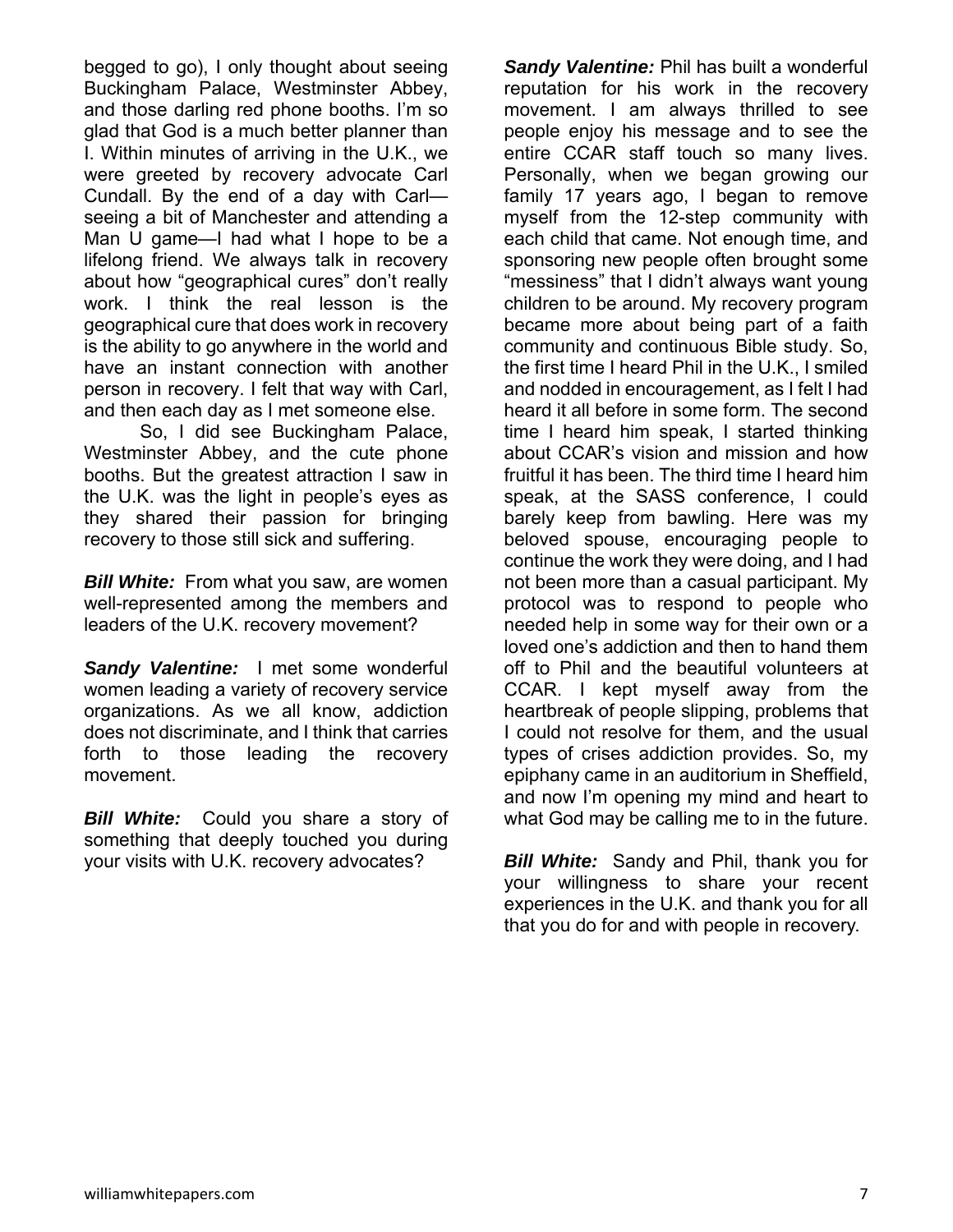## **Photos from Phil and Sandy's U.K. Visit**



Phil and Sandy outside Blackburn Cathedral



Phil presenting at the Sheffield Alcohol Support Services conference



Phil with recovery advocate Carl Cundall in Halifax with the Shay Stadium pitch in the background.



Phil emphasizing recovery coaching and the importance of walking alongside one another